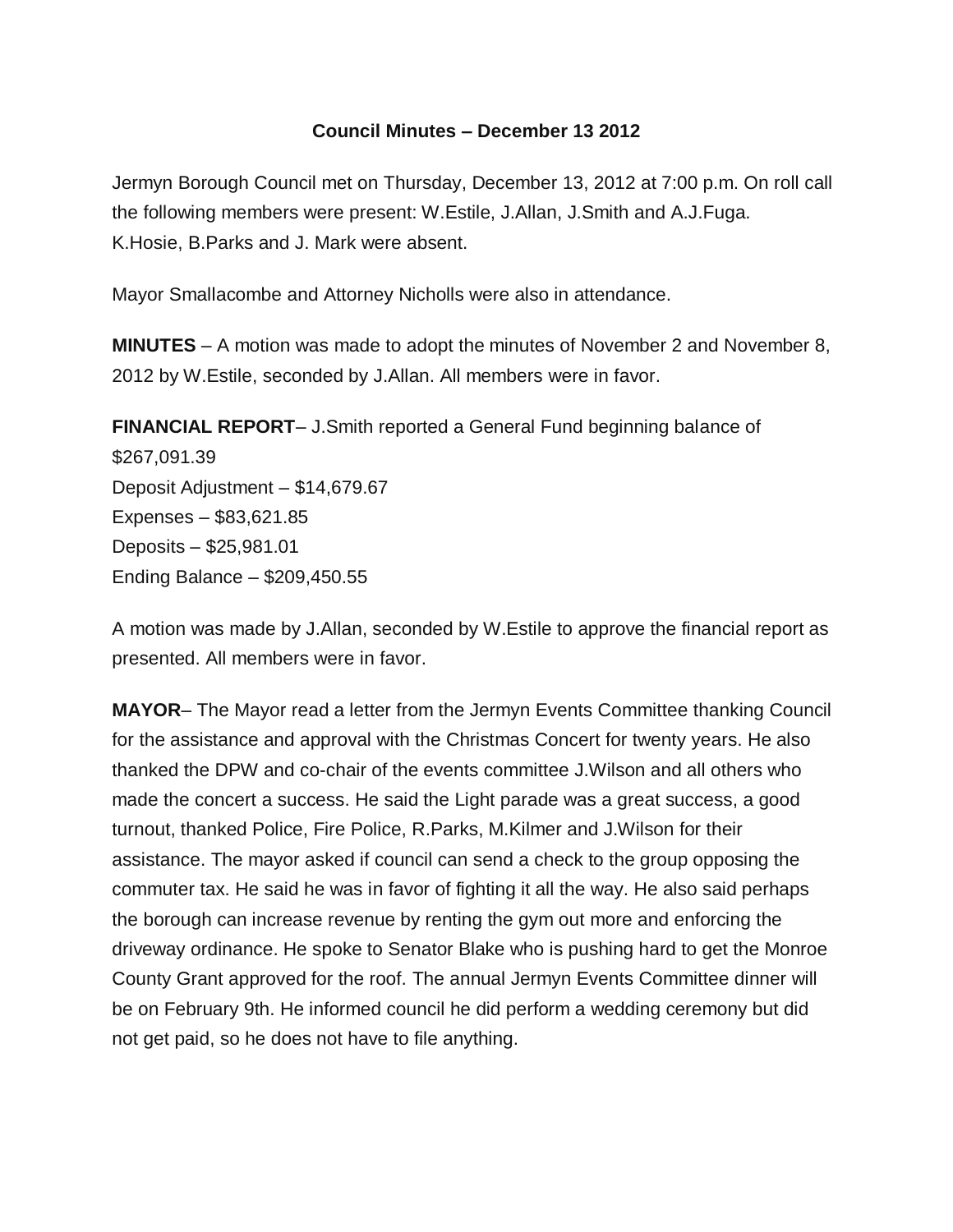**FIRE CHIEF** – Fire Chief Rood presented Council with the decal for the lightweight construction ordinance. Council asked that we get a price from Mr. Kulick. A motion was made by J.Smith approving the decal, seconded by W.Estile. All members were in favor.

**PUBLIC INPUT**– Acting Chief Arthur publicly thanked Fire Chief R.Rood , the DPW, Walter Estile and the Fire Police and especially Debbie for all of the assistance given to him. A.J. Fuga said that everyone is working together and that because of it the Borough is moving forward. Michelle Newberry thanked council for the ornament for the county's Christmas tree. She distributed information for the one bin recycling format, the judicial sale timeline, trolley rides with Santa, etc. She asked if Larry Lacosia contacted the borough? Chief Arthur said he will contact Mr. Lacosia.

R.Rood reported that R.Flanagan is no longer the county EMA Coordinator and there has not been a replacement named yet.

**FINANCE**– A motion was made by J.Allan, seconded by W.Estile to pay the invoices in the amount of \$12,076.24. All members were in favor.

**SUB-COMMITTEE** – A motion was made by J.Smith, seconded by W.Estile to form a subcommittee to look into raises for the police department. All members were in favor. He asked that A.J.Fuga and K.Hosie serve and all of council is welcome. He proposed a discussion about hiring another full time officer.

**PUBLIC SAFETY**– A.J.Fuga reported that officer Ray Gabikian needs a vest. He said we have some grant money left and the borough will have to put in their share. A motion was made by A.J.Fuga seconded by W.Estile to purchase a vest for Office Gabikian. A motion was made to rescind the motion made by A. J. Fuga, seconded by W.Estile to purchase a vest for Officer Gabikian. All members were in favor.

R.Gabikian- A motion was made by J.Smith seconded by W.Estile to purchase a vest for Officer Gabikian. All members were in favor.

A.J. Fuga reported that a new antenna has been installed for the police base radio.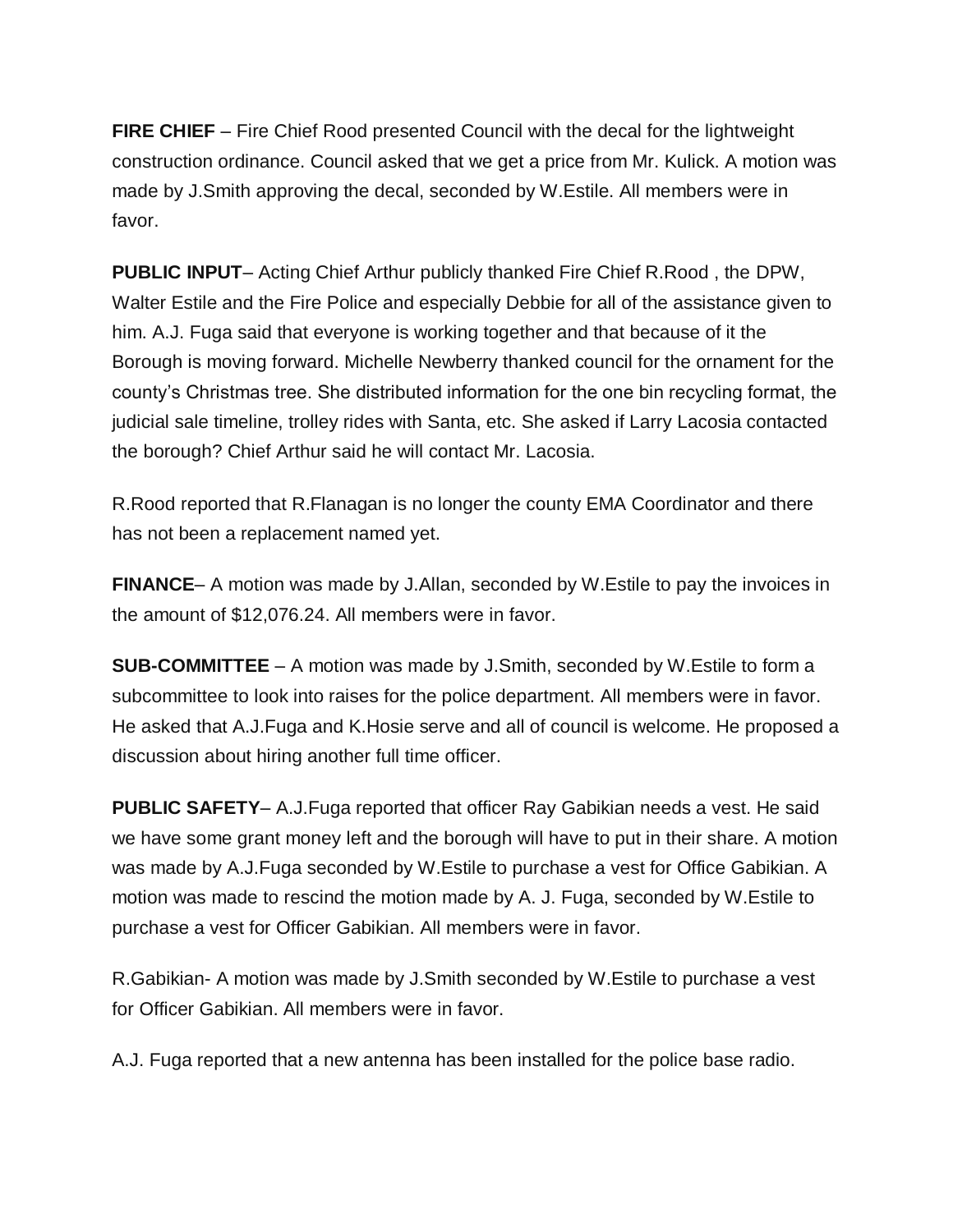**RECREATION**– J.Allan reported he is handling the scheduling of the gym. There are two basketball groups on Tuesday and Thursday. W.Estile asked if all the keys have been returned by the recreation committee? D.Morcom said that K.Pittack and A. Wormuth have returned their keys. Joann was asked to put on the web site that the borough is in need of recreation members.

**JOHN FRANKOSKY** – A motion was made by W.Estile seconded by J.Smith to appoint John Frankosky, 548 Garfield Avenue, Jermyn to the Jermyn Planning Commission. All members were in favor.

**CELL PHONES** – J.Smith reported that Joann has done research on companies for cell phones. Verizon will not charge us for the phones which are heavy duty, no contract and the monthly fee will be \$110.00 for three phones. A motion was made to use Verizon as our cell phone carrier by J.Smith seconded by J.Allan. All members were in favor.

**THIRD PARTY INSPECTOR**– Attorney Nicholls said that with Bureau Veritas the borough had an exclusive contract and the inspectors were present at the borough building one day a week from April through September. The other company NEIC is local and had a clause that the borough could not tell anyone about the contents of the contract for two years. Attorney Nicholls had the NEIC remove the clause as the contract is a public document. NEIC's contract is not exclusive, their residential fee is a hair cheaper than Bureau Veritas and they will not have anyone on call. Bureau Veritas will not act as a co-inspector. A motion was made by W.Estile seconded by J.Smith to award the 2013 third party building inspector contract to Bureau Veritas. All members were in favor.

**ACTING CHIEF ARTHUR** – A motion was made by J.Allan, seconded by W.Estile to appoint William Arthur as Acting Chief till the next council meeting or if Chief Zellers returns. All members were in favor.

J.Smith reported that Attorney Nicholls called PSAB to confirm that the Borough can make changes to the employee health insurance benefit. He explained that the Borough will reimburse full time employees \$7,629.29 towards their health insurance. He said the borough is getting out of the insurance business. Mr. Smith said that the employees can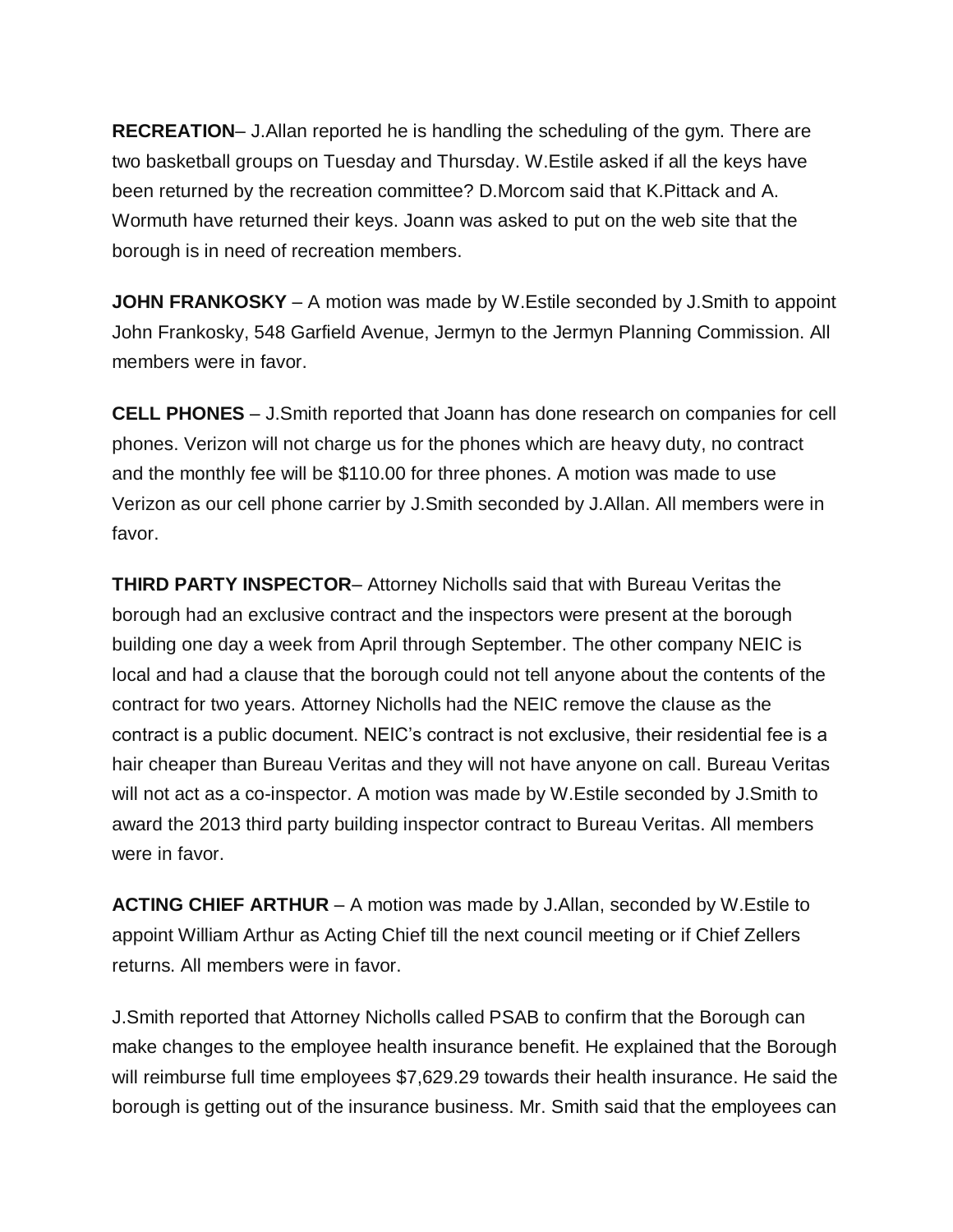either turn in the invoice and the borough can pay it or the borough can reimburse the employee.

**BOROUGH HEALTH INSURANCE** – A motion was made by J.Smith, seconded by J.Allan that the borough will afford employees \$7629.29 to purchase a health plan of their choosing. All members were in favor.

Mr.Smith said it was very difficult to come up with a balanced budget. He thanked the finance committee, J.Allan and J.Mark and rest of council for their assistance. At this time Mr.Smith had a slide show of the 2013 budget (copy on file in borough office or click [here\)](https://jermynpa.com/information/2012-budget-2) for audience review.

**2013 BUDGET** – A motion was made by J.Allan seconded by W.Estile to accept the 2013 budget in the amount of \$652,640.80. All members were in favor.

Mayor Smallacombe reported that at the annual event dinner awards will be given to Robyn Smith, Citizen Award, Jean Bell , Lifetime Achievement Award and Sheila Wilkes, Community Service Award.

**REP. EDWARD STABACK** – A motion was made by J.Smith seconded by J.Allan to give Rep. E.Staback a plaque or certificate at the annual event dinner. All members were in favor.

**BOROUGH BUILDING ROOF** – A motion was made to contact Dunmore Roofing to obtain a quote to repair the borough building's roof by J.Smith, seconded by J.Allan. All members were in favor.

A motion was made to adjourn by W.Estile , seconded by J.Smith to adjourn. All members were in favor.

## **One Reply to "Council Minutes – December 13 2012"**

1.